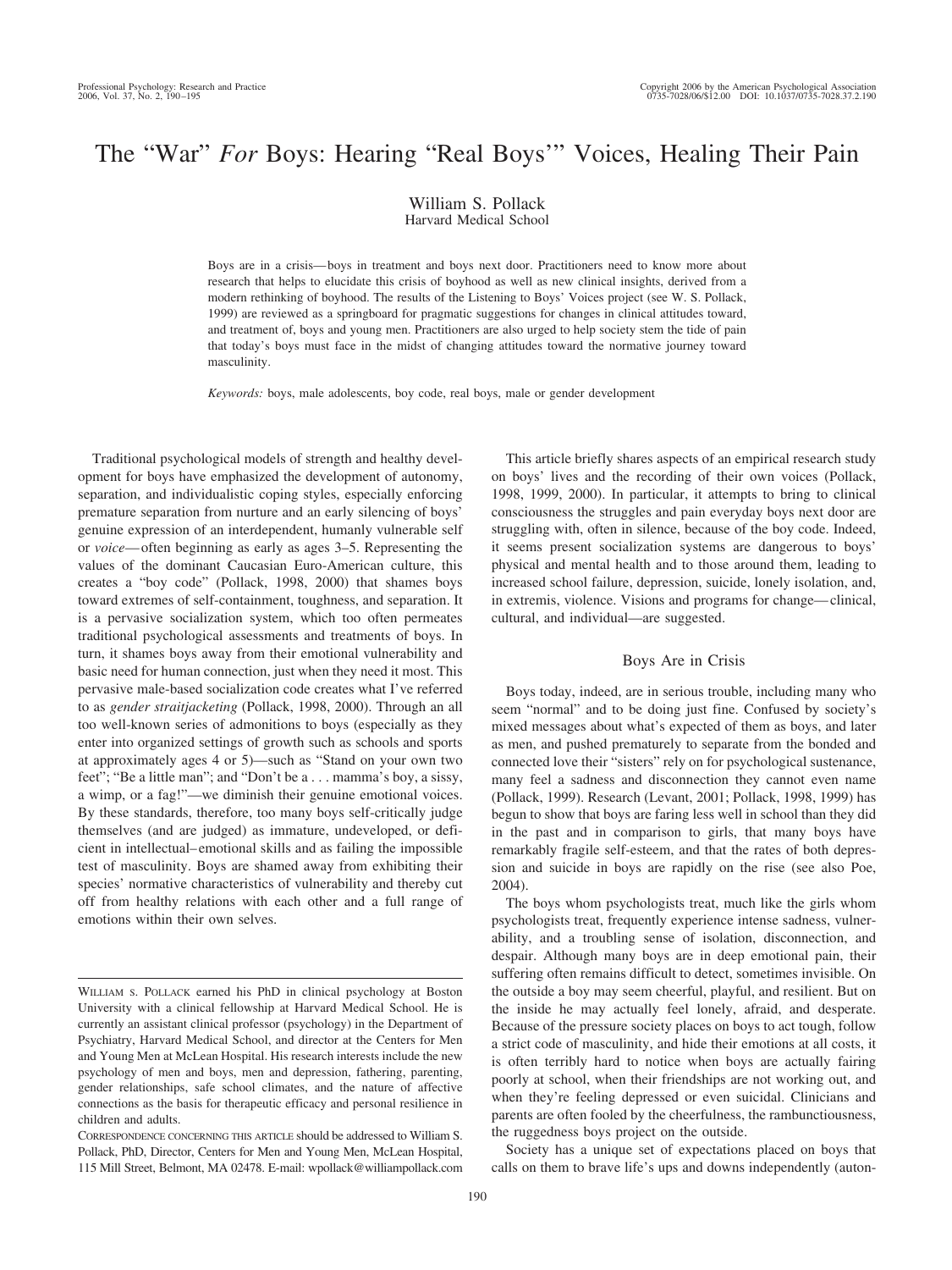omously), stoically cover their pain, and, above all, avoid doing anything that might shame either themselves or their parents. These rigid gender guidelines, or gender straitjackets, push many boys to repress their yearnings for love and connection and to build an invisible, impenetrable wall of toughness around themselves—a "cool pose" (Majors & Billson, 1992) hidden by an emotional "mask" of masculine bravado or invulnerability, leaving them to experience a gamut of lonely painful problems that range from academic failure to drug abuse, from struggles with friends to clinical depression, and from attention deficit disorder to suicide and murder. Behind their masks of pseudo-invulnerability and the drama of action, it is often hard to hear boys' stifled but genuine voices of pain and struggle, their yearning for connection. Indeed, the same kind of shame that silences girls from expressing their voice as adolescents takes a toll on boys at a much earlier age.

#### Boys Are Failing

A new "gender gap"—with boys at the bottom of the heap—is academic, attitudinal, and emotional. When eighth-grade students are asked about their futures, girls are twice as likely as boys to aspire to a career in management, the professions, or business. Boys experience more difficulty adjusting to school, are five times more likely to suffer from hyperactivity, and account for 71% of all school suspensions (see Pollack, 1998). In fact, while girls have been making great strides toward closing the gap in math and science, boys have been severely lagging behind in the arenas of reading and writing—skills essential in the capacity to express oneself without having to fall victim to endless bouts of action. Their reading scores lag behind girls' scores throughout elementary and high school, and they are less likely to graduate high school or go on to college or graduate school programs than girls are, at the present time. Indeed, from the ages of 15 to 24, young men are four times more likely to be the victim of a homicide than are young women and five times more likely to kill themselves (to commit suicide). African American male youths are at such risk that some have suggested they are an "endangered species" (Centers for Disease Control, 2004; Conlin, 2003; National Institutes of Health, 2003; Poe, 2004; Pollack, 1998).

Given the profound insights being uncovered about the social and emotional struggles of today's girls, it is striking how scant research on boys has been over the last several decades. American society has not yet sufficiently studied the experience of boys and young men and thus has come to misunderstand how they truly feel and who they really are. In particular, we have developed a set of outdated, inaccurate assumptions; myths have developed about the range of boys' emotional experience (which we tend to see as far more limited than it actually is) and the basic capacity boys have to be loving and empathic.

In much of current culture boys (and men) continue to be portrayed as psychologically unaware, emotionally inept, physically dangerous creatures. Yet clinical experiences (Pollack, 1998, 1999, 2000; see also Levant, 2001) have shown a more complex picture. Far from fulfilling the stereotype of the tough, unfeeling, toxic male, the boys—in a "male friendly" treatment— often voiced profound feelings of sadness and fear, were concerned about the quality of their relationships, and expressed the importance of having good male and female friends. Boys are far more emotional and empathic than our clinical stereotypes would lead most practitioners to believe.

#### Listening to Boys' Voices: Initial Study

The Listening to Boys' Voices Study, conducted with the collaboration of colleagues from the Harvard Medical School and the McLean Hospital Centers for Men and Young Men is an ongoing research program that formally began in 1996. In addition to collecting clinical stories involving boys, young men, and their parents gathered from my own and my colleagues' years of practice, Phase I of the study (Pollack, 1999) conducted an intensive phase of empirical testing and one-on-one interviews with boys that have been reported more completely elsewhere (Pollack, 1998, 1999, 2000). For this phase of the study, over 200 boys between the ages of 12 and 18 (Grades 7–12) were recruited. All the boys who participated in the study lived in the Northeastern United States and were primarily middle-class White Euro-Americans. Some boys (approximately 10%) were of workingclass backgrounds, and another subgroup (10%) comprised African American, Hispanic, and Asian American subjects.

Of the 200 potential subjects involved in the first 2-year phase of this study, 175 boys agreed to undergo (and 150 completely finished) a 2-hr quantitative battery of confidential tests that measured the following:

- 1. Self-esteem (the Coopersmith Inventory; Coopersmith, 1981).
- 2. Traditional views of masculinity (Pleck's Male Role Attitude Scale—modified for young men and boys; Pleck, Sonenestein, & Ku, 1993; see also Pollack, 1998, 1999).
- 3. Egalitarian attitudes toward boys and girls, men, and women (King & King's, 1993, Sex-Role Egalitarianism Scale [SRES]).
- 4. Inner attitudes about gender roles (a complete-thesentence questionnaire developed specifically for this study to generate rapid responses to probative questions about boyhood and gender dilemmas in such arenas as sports, relationships, gender roles, and sex).
- 5. Unconscious attitudes and feelings about other people, self, and relationships (a modified Thematic Apperception Test [TAT]—see Morgan & Murray, 1938— or picture-story exercise—see Pollack, 1998, 1999): This consisted of a series of pen and ink drawings used as stimuli for boys to write stories about the central figures in the drawings, expressing their fantasies about the protagonists' behaviors, feelings, and relationships. The specific drawings used in this research unit are described more particularly later in this report.
- 6. Depression and sad feelings (Beck Depression Inventory; Beck, Ward, Mendelsohn, & Erbaugh, 1961): This is one of the most simple but widely utilized batteries to pick up on depression and sad feelings. Although it is used for diagnosis in a clinical population, in our series it was meant primarily to pick up on the experience of sad thoughts and feelings among the boys in the study.

In addition to completing the test battery, boys in the study also participated in a semistructured one-to-one, up to 2-hr private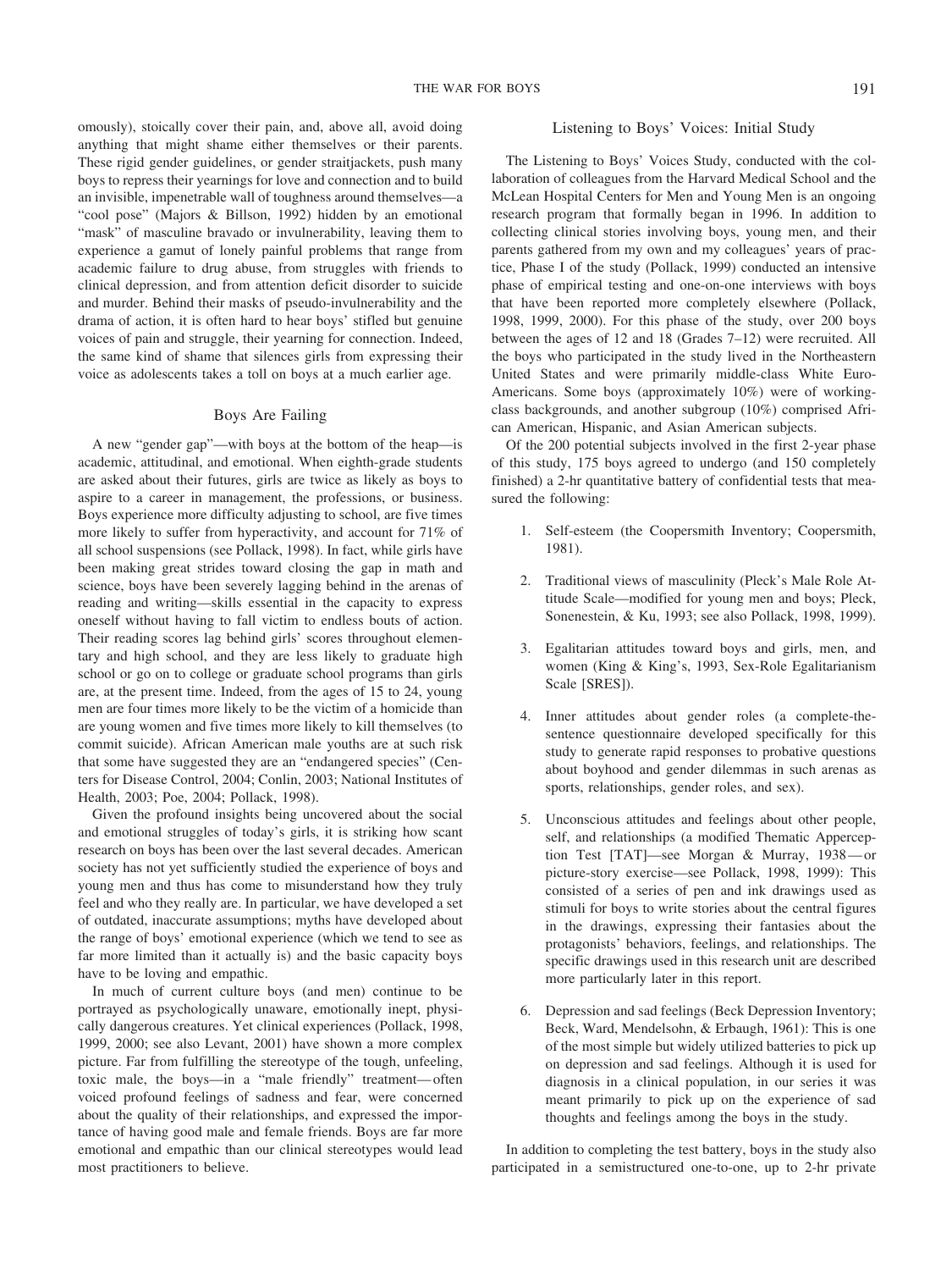interview designed to evoke their genuine voices—the true feelings and thoughts boys have that they might not usually feel safe sharing with others. In these interviews, we attempted to cover the following areas:

- 1. Extent of emotional connection to (or disconnection from) mother and father, relationship with larger family, friendships with girls and other boys, use of talking to communicate emotion, and use of action (including sports and play) to release emotions.
- 2. How expressing emotions affects boys' self-esteem; romantic relationships; interpersonal conflicts; emotional pain; masculinity and the fear of being shamed by peers; teasing, razing, and bullying; and sexuality and sexual orientation.
- 3. Advice they would give to younger boys on maintaining their integrity and identity.
- 4. Handling complex feelings such as shame, vulnerability, anger, and sadness.
- 5. The role of sports in their lives and the mentors and heroes (male or female) in their life and why they look up to these individuals.

At the end of each interview, we also allotted time for open-ended discussion between the interviewer and the individual boy. (For a more complete report of the research aspects, see Pollack, 1998, 1999.)

On the basis of academic study and clinical experience pertaining to boys, men, and masculinity, we began our work on this study with several hypotheses about what we might discover about boys and their inner emotional experience. We hypothesized, first, that the boys in this study would manifest subconscious feelings of emotional pain associated with what I've referred to as the "trauma of premature separation"(Pollack, 1995, 1998; see also Levant & Pollack, 1995). In clinical work with men, we have learned that many of the psychological and emotional issues that men face as adults are linked, in one way or another, to the way in which society traumatically pushes boys "out on their own" by removing them from the succor and support of mother (and father) at too early an age (often at the time they enter school, between the ages of 4 and 6) and by heaping shame on boys if they attempt to reunite with their parents. Accordingly, we anticipated that in this study we would uncover boys' unconscious feelings of loneliness and alienation related to this trauma of premature separation.

Second, we hypothesized that although the boys' outward expressions of self-esteem would be in the normal range, consistent with past research conducted with children, measures of underlying covert insecurity would be found among the sample and that correlations might occur between such masked insecurity and the depression scores registered by the boys.

Third, given the rigid social code of masculinity and the system of socialization still used to bring up young boys whereby they are teased and mistreated when they fail to conform to this code, we expected that the boys would express ambivalence about fulfilling masculine roles and resistance to "becoming a man." In particular, because society has changed so radically for girls and women thus putting pressure on boys to become open and vulnerable while encouraging them to meet traditional macho standards of being a "real boy"—we expected the boys to express confusion about what behaviors are considered "masculine" today. We thought that much of this could be found only by tapping into the boys' deeper psychological processes. Accordingly, a two-pronged empirical approach usually not attempted in gender studies was used, simultaneously giving the boys two different measures about masculinity (one traditional and one egalitarian). We also collected related data through in-depth interviews and psychological tests such as the picture-story exercise.

Finally, we hypothesized that boys would show specific patterns of resistance to society's rules about male behavior and masculinity. Specifically, we hypothesized that within the privacy of an intimate interview, the boys would reveal themselves to be just as relationship and friendship oriented, loving, and empathic as girls but that they would manifest these attributes through different behavioral mechanisms and approaches.

The full results of this study of "normal" everyday boys are presented elsewhere (Pollack, 1999). It is reasonable, however, to frame the results pragmatically for use by professional psychologists, by commenting that the results showed that although boys on the surface appear to be doing fine, beneath the outward bravado what I have call the "mask of masculinity"—many of the boys we often believe from their outer demeanor to be doing just fine are, indeed, in developmental and emotional crisis. As I discuss in greater detail below, this initial phase of the study reflected the following:

1. Boys feel deeply conflicted about what is expected of them as males in American society (i.e., about what behaviors and attitudes reflect healthy masculinity).

2. As they grow older, the inner conflict boys feel about masculinity is exacerbated, and they feel compelled to hide their confusion by acting more self-confident than they truly feel (a sense of false self-esteem, leading to increased sadness).

3. Boys have grave concerns about growing up to be men: They overwhelmingly see manhood as filled with unrewarding work, isolation from friends and family, unhappiness, and disappointment.

4. Despite the outward appearance they often give of being cheerful and contented, many boys of all ages feel deep feelings of loneliness and alienation.

## Discussion

Although hundreds of analyzed responses and their categorizations are reported in the original research (see Pollack, 1998, 1999), for purposes of policy and clinical intervention, listen particularly to the voice of Hamilton in regard to what a boy's future as a male adult is looming in response to one card of the TAT:

This guy is sick of working, and he doesn't want to deal with his job or family anymore. He is thinking about what his life would be like if he hadn't married and how much it sucks to work all the time. He wishes he could leave and be by himself and have fun. But he'll work for 25 more years, hate it and then retire. The kids will move out and he'll realize his life was dull and boring. He'll be old then and what will he have to show for all this? Not much.

A negligible number (only 15%) of the boys projected positive, forward-looking sentiment regarding their futures as men. Also, scores on the Beck Depression Inventory were negatively corre-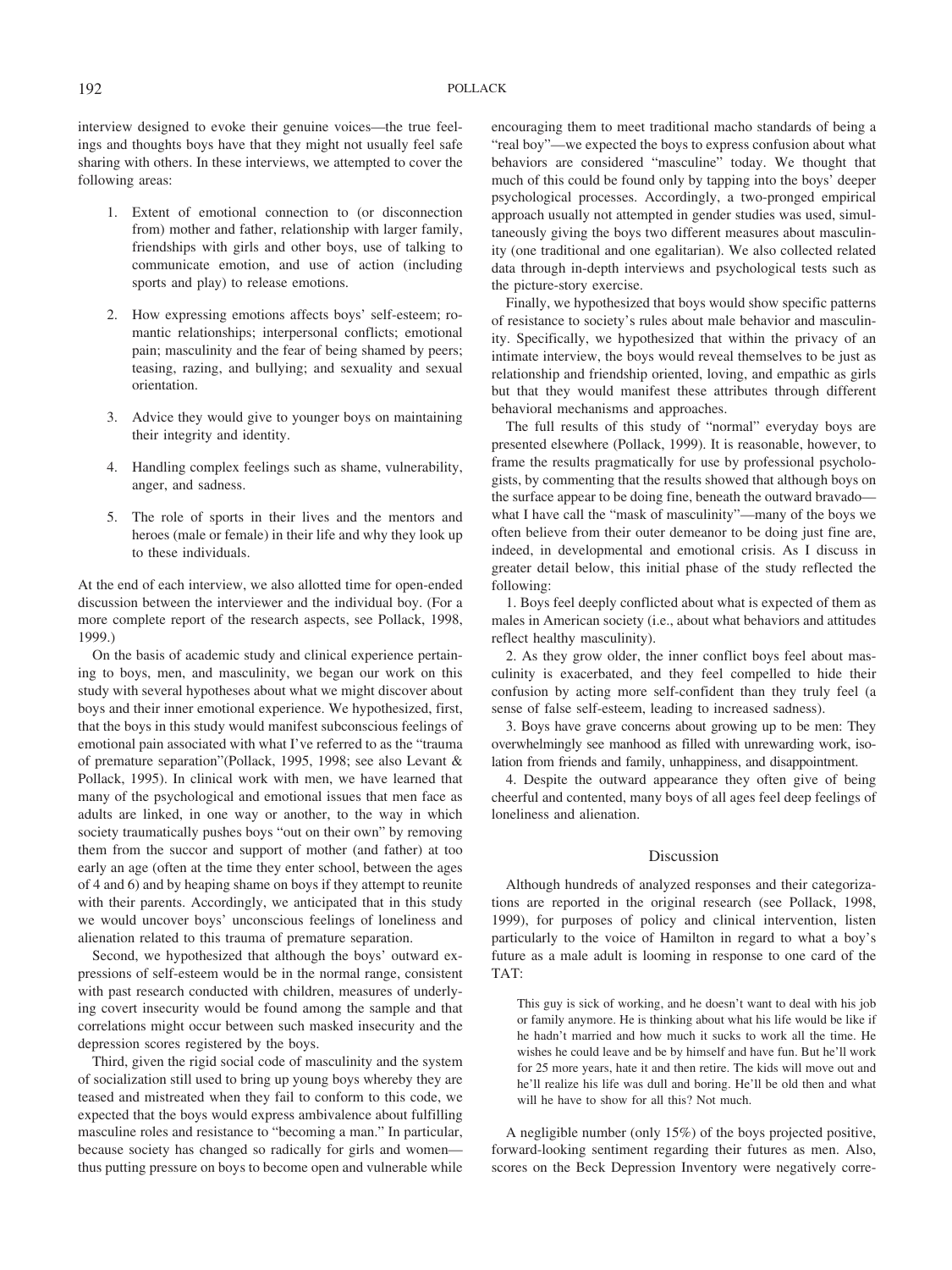lated with Coopersmith Inventory scores; more depression was associated with less positive self-esteem in our subjects. An increased depression score was also shown in boys who, on the basis of their response to questions included in the Pleck's Male Role Attitude Scale, appeared to feel pressured to fulfill traditional roles relating to masculinity and male sexuality. (See Pollack, 1999, for full data set and correlations.)

These findings about boys are unusual in the literature of research psychology of "normal" samples. I believe the boys in this study expressed painful feelings so intensely and pervasively because we used psychological inventories specifically designed to measure subconscious emotional states—states that boys may avoid showing in social contexts. If questioned directly, especially in the presence of their peers, boys will tend not to express the feelings of sadness, fear, and isolation elicited in this study.

Because boys feel ashamed of the painful feelings that surround separation from their parents and are often teased or mistreated if they openly express such dependency and vulnerability, many of them feel pressured to cover this shame and replace it with false displays of confidence and bravado. Indeed, the second hypothesis—that boys in this study might show covert expressions of low self-esteem and possibly achieve self-esteem scores correlated with depression—was also corroborated. Although, as expected, the boys did not show overall low scores on self-esteem, we found correlations not only between relatively low self-esteem scores and increased incidence of depression (as described above) but also between age and "false" self-esteem (bravado in the face of actually diminished genuine self-view as measured on the Coopersmith "Lie" Scale), with the degree of false-positive responses increasing significantly in older boys.

Therefore, as boys become older (and closer to manhood), they feel increasing confusion about who they are, whether they are sufficiently masculine, and how well liked they are by their peers. Because these feelings increase in intensity and frequency during adolescence, older boys are more likely to project a personality that appears to be cheerful, confident, and forward looking when, in reality, they may be feeling unhappy, uncertain, and afraid about the future. It is not that boys suffer decreasing self-esteem over time. Rather, it seems that the older they become, the more pressured they feel to hide their feelings of insecurity and vulnerability. Their mask hardens. Likewise, we also found that among older boys, the subgroup that endorses the idea that boys will "lose respect" if they talk about their problems significantly increases in size.

At the heart of boys' fears is their concern over masculinity. Our hypothesis—that the boys in this study would express ambivalence about becoming men and about society's expectations of them as males—was also affirmed in several portions of the research. By taking the research step of administering both the SRES and Pleck's Male Role Attitude Scale, we were able to show that many boys simultaneously endorse both egalitarian and traditional notions about men and masculinity. Today's boys, in other words, are being socialized not only to conform to conventional rules about masculinity and maleness but also to support "new" rules that enforce notions of equality between the sexes. I term this dual set of expectations as the *double standard of masculinity* because many of the boys in this study seemed confused about how to reconcile the conflicts inherent in these competing sets of rules and expectations. Indeed, the boys' scores on the two contrasting scales (on the SRES and Pleck scale) increased as they got older,

and as discussed above, correlations were shown between those boys who frequently endorsed traditional macho expectations about male sexuality on the Pleck scale and those with higher depression scores (and therefore with lower self-esteem).

#### Implications for Practitioners

Our data (Pollack, 1999) suggest that as boys become older, they feel increasing social pressures pertaining to their masculinity. Specifically, just as they feel increasing pressure to acknowledge the social parity of girls and women, they also feel they must close off their emotions, stay silent, act tough and cool, and fulfill many other requirements of traditional masculinity. As the pressure and confusion escalate, boys begin to wonder about their true selves, fear the disapproval of others, and feel they must distort what they say and do in order to be perceived as strong, confident, and masculine. They also seem to grow increasingly anxious and concerned about what the future holds in store for them. The great majority of them associate the prospect of becoming a man with negative outcomes— being overworked, lonely, depressed, and/or unloved. Sadly, rather than expressing their fears and unhappiness directly, most boys appear to harden themselves against these feelings. It is this hardening or "toughening up" that, I believe, leads to the increased number of older boys who suffer increased depression and feel they need to lie about their self-esteem.

What this study did not measure directly, and is an important next step in our research, is the extent to which parents, teachers, and psychologists are aware of the unhappiness, fears, and anxieties of so-called "normal" boys. Because of the way boys harden themselves and cover up feelings of pain and susceptibility and because they may actually lie about how they are feeling and how they perceive themselves, many clinicians may fail to hear these boys' genuine voices and ascertain the full scope of their true feelings and thoughts. Much of the pain they may be feeling may go dangerously unnoticed, not only by society as a whole but also by clinicians inevitably intertwined with these cultural scotomas about "normal" boys.

Boys must not give voice to their pain. They may say, as did Cam, a 16-year-old boy whose girlfriend didn't love him anymore,

| Cam: | You just keep it inside, don't tell anybody about it, feel |
|------|------------------------------------------------------------|
|      | sick inside, and then maybe after a while it just sort of  |
|      | goes away.                                                 |

*Interviewer:* It must feel like such a terrible burden though, being so alone with it.

*Cam:* Yep, but that's what a guy's got to do, don't he?

Or as Jason explained,

If something happens to you, you have to say, "Yeah, no big deal," even when you're really hurting. When it's a tragedy—like my friend's father died—you can go up to a guy and give him a hug. But if it's . . . [anything less] . . . you have to punch things and brush it off. I've punched so many lockers in my life, it's not even funny. When I get home, I'll cry about it.

Although we cannot eliminate the pain from boyhood or from adolescence, we can lessen it and make it more tolerable by giving boys in consulting rooms, school clinics, and so forth the chance to voice it without being shamed. In the next phases of this research program, we will attempt an intervention phase of this study to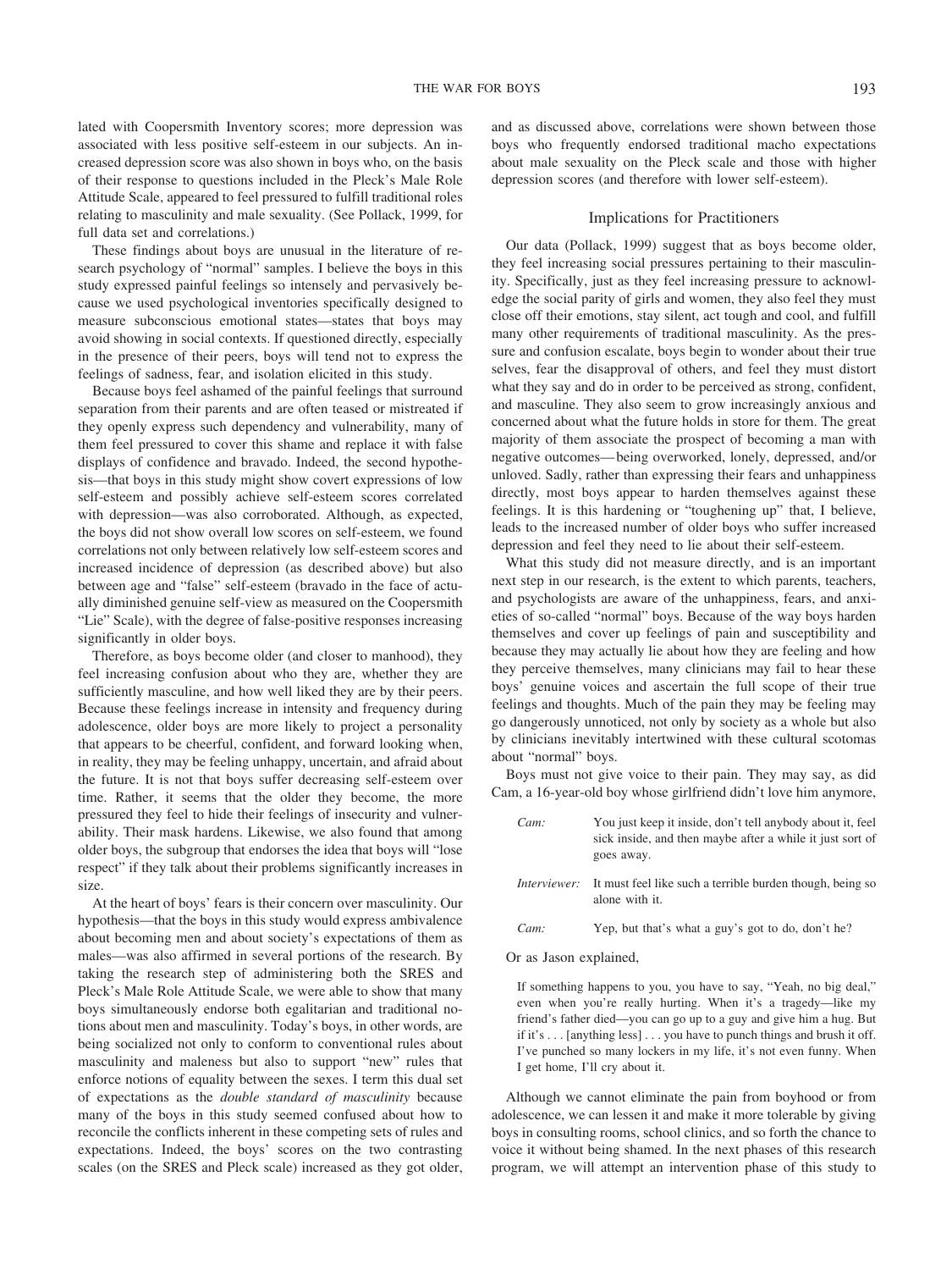measure what happens to boys' psychological well-being when they are given the opportunity to connect with an empathic other, such as a friend, parent, teacher, or psychologist in "shame-free zones," with a model of what our research has dubbed *action talk* (Fein et al., 2002; Pollack, 1998, 2000, 2001). It is likely from other research in this arena (Resnick et al., 1997) that this chance for connection and for honest emotional expression will lead boys to feel greater self-confidence, a clear sense of self, diminished fear, and greater overall happiness, optimism, and personal success.

The private one-on-one interviews conducted with boys in this study provided initial data points consistent with this theory. By removing boys from the crucible of peer pressure; speaking to them openly and thoughtfully; and, above all, listening to them in a patient, nonjudgmental way, we were able to elicit voices reflecting the gentle, caring, loving sides of our study subjects. The boys spoke passionately about the importance of their relationships with girls and with other boys, about how much they cared about maintaining these friendships, and about the critical role their parents, grandparents, and, in some cases, older siblings played in mentoring them toward adulthood.

Curtis, a 16-year-old raised almost exclusively by his divorced mother, named her as his foremost model and inspiration:

My mom is everything to me. She's sacrificed so much so that I can go to good schools. She got me into art, which is what keeps me going, and what I hope will be my profession someday. She's opened a lot of doors for me. All the opportunities I have now are because of her.

We found that, underneath the mask of masculinity— underneath the bragging, braggadocio, shame hardening, and puffed up self-confidence—were *relational* boys, boys who worried a lot about the quality of their relationships with friends and families and who were eminently sensitive to the emotional needs of others. We concluded that if we show our empathy to boys, boys will return it to us in abundance.

To help young men become more empathic, we must, in turn, become more empathic to young men. In psychotherapy we see many boys who are frightened about some aspect of their developing life that they cannot master. These boys are most afraid of the very fact that they are afraid. They have been brought up to believe that a man must not seek help at a time when he needs it most. So they may deny their dependence on the therapy or the therapist. If pushed prematurely to face the truth, they will resort to more drastic protection of their fragile self, their "independence"—they will flee from treatment or devalue the therapy or the therapist. If, however, the therapist remains calm and does not criticize in return and if he or she recognizes and supports the boy or male adolescent's need to save face when receiving help, then internal changes of great consequence may occur. We must be sensitive to young men's shame and not further shame them in psychotherapy (see Pollack & Levant, 1998).

Winnicott (1974) wrote that one should never ask, "Did you conceive of this or was it presented to you from without?" If we can sustain the process of change without putting demands on boys before they can accept them, transformation can occur.

With many young men I have treated, I found it necessary to modify depth psychotherapy—not so much in its frequency, duration, or self-reflective model, but rather in the arena of supporting the patient's need to believe, for long periods of time and without challenge to his denial, that both the therapy and therapist are almost unimportant to him (Pollack, 2003).

Young men are not true lone rangers or disconnected independent beings. Like the rest of the species, they yearn for connection but remain frightened of the revived sense of abandonment, depression, and traumatic premature separation such bonding may rekindle. Nowhere is this male conundrum more salient than in both the real and transference relationship, which forms the heart of in-depth psychotherapy with young men and boys. Recognized for its true source, such pain can become the basis of lasting personal change (even at times the beginning of the lifting of a covert depression). But misapprehended in a nonempathic fashion as mere rage, sexual enactment, or antisocial tendencies, and the therapy and therapist may run the risk of retraumatizing an already hurt boy because his mask of false bravado hoodwinks them.

While maintaining appropriate boundaries, clinicians must reach out to the young men and boys under their care and, without making them admit their frailties, lend support, creating a broader sense of what it means to become a man or, for that matter, a person. And given the great suffering of male adolescents and the pain it causes them and their loved ones, such actions must be taken swiftly.

In our study, we examined the sense of pain, loneliness, and alienation experienced in "normal" populations of relatively successful, psychologically "healthy" middle-class boys. We uncovered the silent crisis of the boy next door. But these findings also carry massive implications for what appears to be a larger national crisis, one that can occasion serious violence (both toward self and others) in less well-adjusted or less privileged groups of young men and boys. In this study, we have uncovered the tip of a deeper and more frightening iceberg, one that might properly be characterized as including the recent tragic deaths in Jonesboro, Arkansas; Pearl, Mississippi; Springfield, Oregon; and Littleton (Columbine), Colorado. What society has written off as normal boyhood disconnection is in fact indicative of a deeper aloneness and disaffection that boys experience as they move toward adolescence and manhood. It can lead not only to painful feelings but also to injurious action against self and others.

Arguably, it may still be a man's world in relation to status and power, but it has never been, and certainly is not now, a boy's world. What can we do to begin to make the requisite changes necessary to make it possible for America's sons to grow into healthy and happy men?

What is heartening in this study's initial findings is how the sample of "healthier" boys it examined shows that they are beginning to reject and rebel against outdated rules of masculinity and manhood. Even as society continues to inculcate a macho model of disconnected male autonomy, the boys in this study showed that they wish to maintain an emotional connection with loved ones. When given the opportunity, these boys spoke about the importance of their family relationships, their friendships with other boys, and their close platonic relationships with girls. These are the loving and empathic qualities inherent in boys' inner lives that often go unnoticed or remain hidden, even in some clinical settings.

We're getting ready for a second gender revolution. The boys' voices we've heard seem to be telling us, some directly and some more subtly, "I want out of the old boy code," "I'm sick of hiding important parts of who I really am," and "I want to be able to be myself."